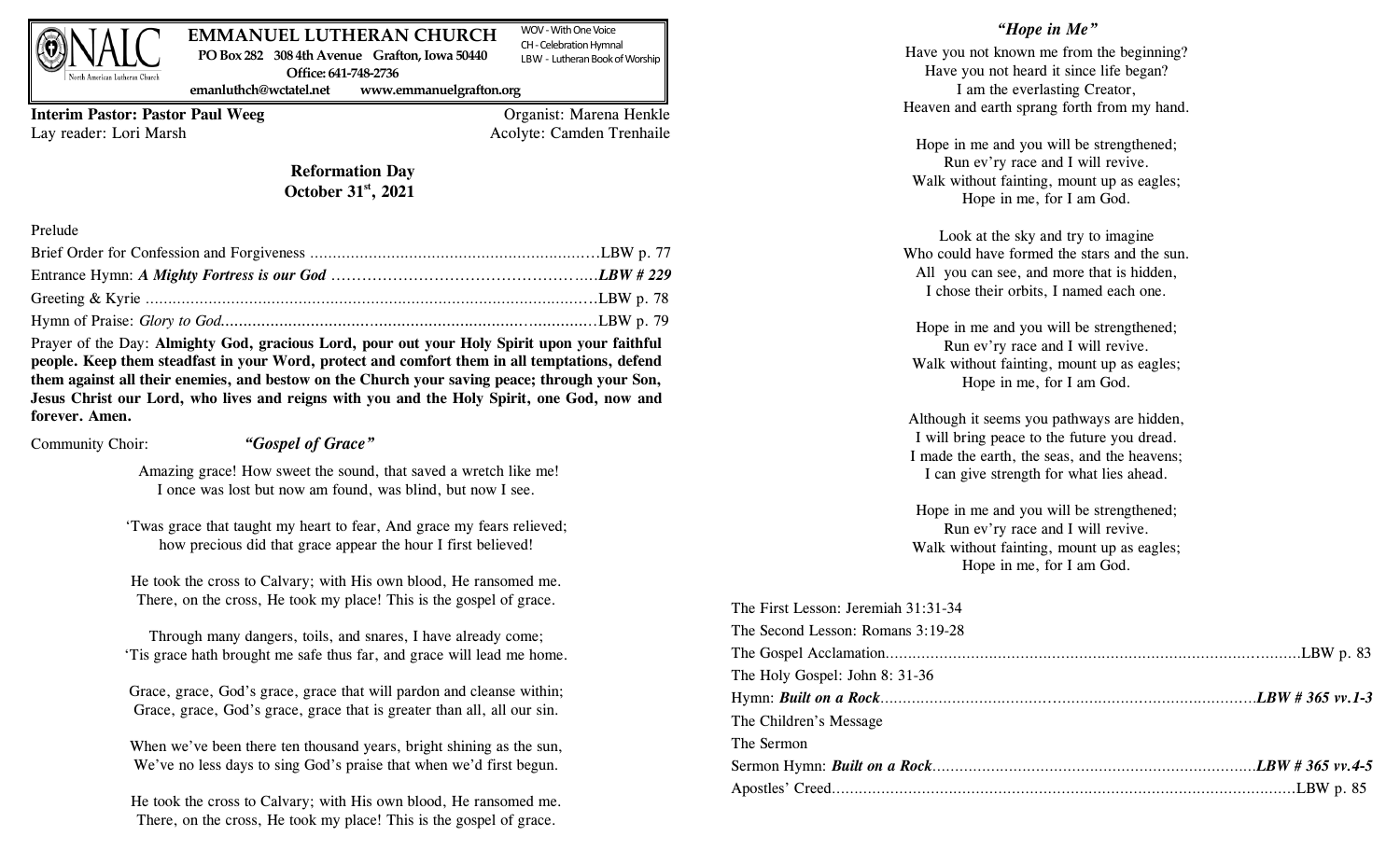Collection of the Offering: Community Choir *"God is our Refuge"*

God is our refuge and strength; A present help in time of trouble though the mountains shake in the heart of the sea, though the waters roar and foam, we will not fear.

Come and behold the work of the Lord, the awesome acts of God. He is in the midst of his people, in all the earth.

> He is the Word, we are his hands, He will lead us He is the air, we are his song We will celebrate his presence all the day long.

God is our refuge and strength; A present help in time of trouble though the mountains shake in the heart of the sea, though the waters roar and foam, we will not fear.

Come and behold the work of the Lord, the awesome acts of God. He is in the midst of his people, in all the earth.

> He is the rain, we are the stones, He will cleanse us He is the air, we are his song We will celebrate his presence all the day long.

God is our refuge and strength; A present help in time of trouble though the mountains shake in the heart of the sea, though the waters roar and foam, we will not fear.

| Announcements |  |
|---------------|--|

Community Choir: "**Pie Jesu"** *(Merciful Jesus)*

 Pie Jesu Domine, Dona eis requiem. (Merciful Jesus Lord,) (Grant to them rest.) **Welcome** to worship! May God bless our time together in prayer, praise, song, thanksgiving and God's Word. Please join us in the Fellowship Hall after the service for refreshments and conversation.

**Thank you…**to the Community Choir, under the direction of Mark Borchardt, for sharing your message in song with us today.

**And Thank you…**to Pastor Weeg for leading us in worship. For Pastoral care, please contact the church office or Pastor Weeg at 641-381-0675.

**Congratulations…**to Caylee Bartz and Hayden Hubbard on the birth of their son, Ellis Cecil Dee Hubbard, on October  $8<sup>th</sup>$ . May God bless their family!

**Next Sunday…**will be All Saints' Sunday and the annual collection for the Grafton Cemetery.

**A reminder…**to turn back your clocks one hour before church service next week!

| This Week at Emmanuel November 1- 7 <sup>th</sup> |                                             |                                                                             |  |  |  |
|---------------------------------------------------|---------------------------------------------|-----------------------------------------------------------------------------|--|--|--|
| Wednesday, Nov. $3^{\text{rd}}$                   | $1:00$ p.m.                                 | Connection Group III (church library)                                       |  |  |  |
|                                                   | $4:30$ p.m.                                 | Confirmation                                                                |  |  |  |
|                                                   | $7:00$ p.m.                                 | <b>Choir Practice</b>                                                       |  |  |  |
| Sunday, Nov. 7th<br>All Saints Sunday             | $9:30$ a.m.<br>$10:40$ a.m.<br>$11:00$ a.m. | Worship w/ Pastor Weeg (HC)<br>Sunday School<br>Mission Fest Hunger Banquet |  |  |  |

| Offering: Sunday, October 24th | <b>Attendance: 57</b> |
|--------------------------------|-----------------------|
| General Fund: \$1,629          | Building Fund: \$45   |
| Benevolence: \$40              | SS Offering: \$47     |



**Operation Christmas Child…**is underway. Each box represents an opportunity to share the Gospel of Jesus Christ. If you would like to pack a shoebox for a needy child, the boxes, labels, and instructions are on the round table in the entrance. If you would like to donate money to allow our Logos Legos group to shop for items, make your check to Emmanuel and in the memo line, put Operation Christmas Child. Boxes are due by November 14<sup>th</sup>.

Chimes and Postlude